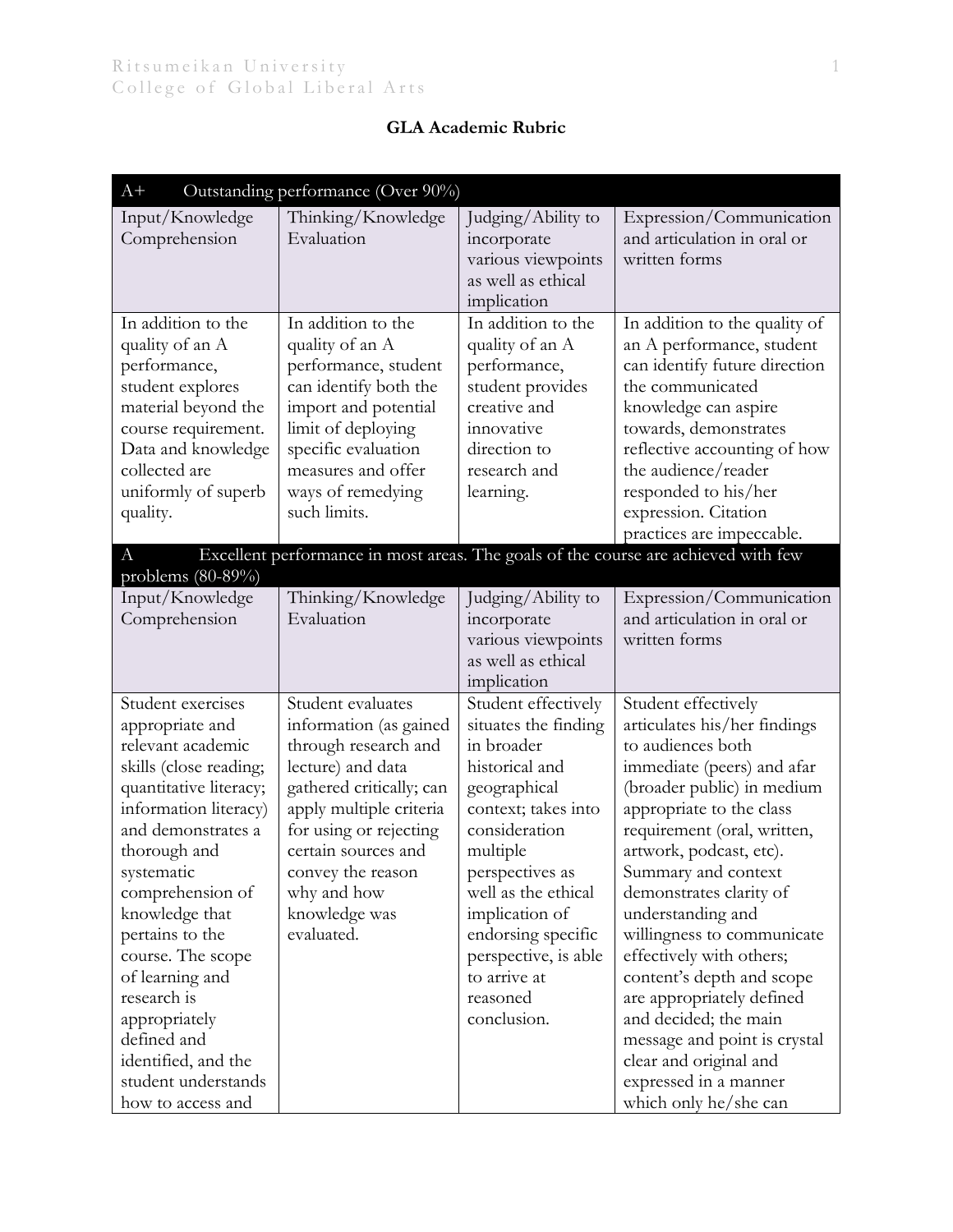| sources and data.<br>demonstrates receptivity to<br>feedbacks and responses.                                       |  |
|--------------------------------------------------------------------------------------------------------------------|--|
|                                                                                                                    |  |
|                                                                                                                    |  |
| Mechanics (if in written                                                                                           |  |
| form) and structures (in                                                                                           |  |
| both written and oral forms)                                                                                       |  |
| are impeccably applied, with                                                                                       |  |
| little to no error. Citation                                                                                       |  |
| practices are comprehensive                                                                                        |  |
| and thorough.                                                                                                      |  |
| Good performance. The goals of the course are reached, but errors and insufficient<br>B<br>areas remain $(70-79%)$ |  |
| Input/Knowledge<br>Thinking/Knowledge<br>Judging/Ability to<br>Expression/Communication                            |  |
| Evaluation<br>and articulation in oral or<br>Comprehension<br>incorporate                                          |  |
| various viewpoints<br>written forms                                                                                |  |
| as well as ethical                                                                                                 |  |
| implication                                                                                                        |  |
| Student identifies<br>Student exercises<br>Student evaluates<br>Student articulates his/her                        |  |
| most of the<br>information and data<br>the broader<br>findings to audiences both                                   |  |
| gathered with several,<br>historical and<br>immediate (peers) and afar<br>appropriate and                          |  |
| relevant academic<br>but not all evaluation<br>(broader public) in medium<br>geographical                          |  |
| standards that could<br>appropriate to the class<br>skills (close reading;<br>context, yet how                     |  |
| quantitative literacy;<br>have been deployed.<br>the part relates to<br>requirement (oral, written,                |  |
| the whole can be<br>information literacy)<br>In most cases the<br>artwork, podcast, etc).                          |  |
| and demonstrates a<br>students can explain<br>better connected.<br>Summary and context                             |  |
| sufficient<br>why such evaluation is<br>Most alternative<br>demonstrates sufficient                                |  |
| relevant, but these are<br>explanations and<br>understanding and<br>comprehension of                               |  |
| knowledge that<br>often implied rather<br>perspectives are<br>willingness to communicate                           |  |
| pertains to the<br>than explicit.<br>taken into account,<br>with others; content's depth                           |  |
| course. There are<br>and scope are sufficiently<br>and the judging<br>defined and decided                          |  |
| some errors and<br>conveys an                                                                                      |  |
| misinterpretation of<br>awareness of why<br>although there may be one<br>the material. The<br>the accounting of    |  |
| or two items that may be<br>obviously missing; the main<br>scope of learning                                       |  |
| multiple<br>and research is<br>perspectives is<br>message and point is stated                                      |  |
| crucial. How the<br>although may be wanting in<br>mostly narrowed                                                  |  |
| conclusion is<br>down and explored<br>originality; the student also                                                |  |
| arrived at can be<br>sufficiently,<br>demonstrates receptivity to                                                  |  |
| inferred to, but can<br>although some<br>feedbacks and responses.                                                  |  |
| element could use<br>Mechanics (if in written<br>be more explicitly                                                |  |
| more depth. The<br>form) and structures (in<br>connected.                                                          |  |
| student is able to<br>both written and oral forms)                                                                 |  |
| mostly identify how<br>are mostly applied, with a                                                                  |  |
| and where to access<br>few errors, but not to an                                                                   |  |
| and collect data<br>extent where it detracts                                                                       |  |
| attention from the materials<br>appropriate to the                                                                 |  |
| expressed (in written or oral<br>course.                                                                           |  |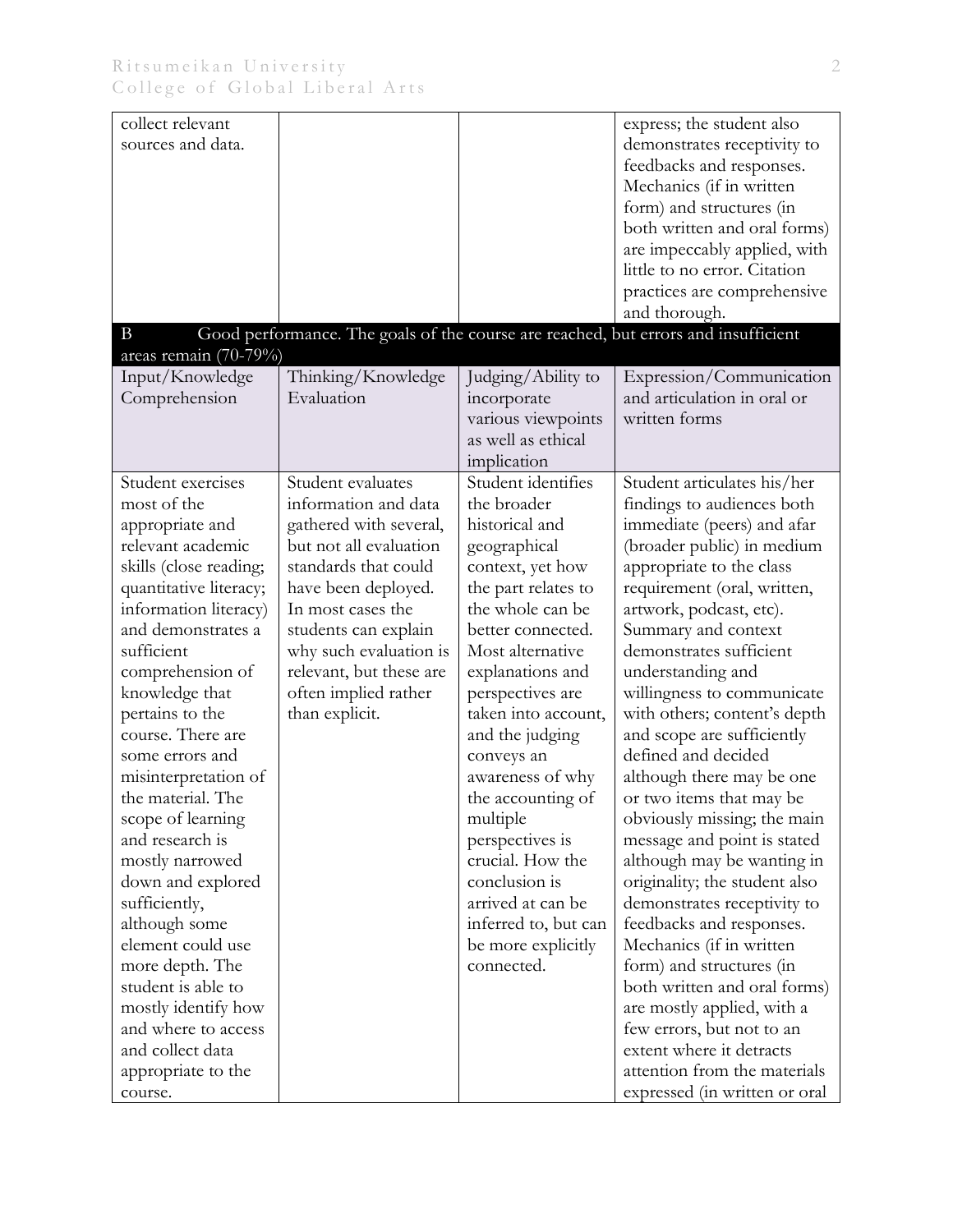|                                            |                                                                        |                                     | form). Citation practices are                       |
|--------------------------------------------|------------------------------------------------------------------------|-------------------------------------|-----------------------------------------------------|
|                                            |                                                                        |                                     | properly implemented and                            |
|                                            |                                                                        |                                     | consistent.                                         |
| $\mathcal{C}$                              | Performance that minimally meets the course criteria (60-69%)          |                                     |                                                     |
| Input/Knowledge                            | Thinking/Knowledge                                                     | Judging/Ability to                  | Expression/Communication                            |
| Comprehension                              | Evaluation                                                             | incorporate                         | and articulation in oral or                         |
|                                            |                                                                        | various viewpoints                  | written forms                                       |
|                                            |                                                                        | as well as ethical                  |                                                     |
|                                            |                                                                        | implication                         |                                                     |
| Student applies one                        | Student evaluates                                                      | Student alludes to                  | Student articulates his/her                         |
| or few of                                  | information and                                                        | the broader                         | findings to audiences both                          |
| appropriate                                | attempts to apply one                                                  | historical and                      | immediate (peers) and afar                          |
| academic skills                            | or more of critical                                                    | geographical                        | (broader public) in medium                          |
| (close reading;                            | thinking skills to                                                     | context, yet how                    | appropriate to the class                            |
| quantitative literacy;                     | assess the relevance of                                                | the part relates to                 | requirement (oral, written,                         |
| information                                | knowledge; the                                                         | the whole is                        | artwork, podcast, etc).                             |
| literacy), yet the                         | application of certain                                                 | unclear. Some                       | Summary and context may                             |
| process of                                 | evaluation measures                                                    | alternative                         | be mentioned yet vague;                             |
| knowledge                                  | are unsystematic and                                                   | explanations and                    | content's depth and scope                           |
| comprehension                              | the reasoning behind                                                   | perspectives are                    | are either too lengthy or too                       |
| mostly remains                             | the selection is not                                                   | taken into account,                 | short; the main message and                         |
| passive. Some of the                       | immediately obvious.                                                   | yet the judging                     | point is not immediately                            |
| knowledge are                              |                                                                        | does not convey                     | comprehendible although                             |
| misinterpreted or                          |                                                                        | an awareness of                     | efforts are made to place                           |
| erroneously treated.                       |                                                                        | why the                             | together and share the                              |
| For research why                           |                                                                        | accounting of                       | findings; mechanics (if in                          |
| one source is                              |                                                                        | multiple                            | written form) and structures                        |
| explored as opposed                        |                                                                        | perspectives is<br>crucial. How the | (in both written and oral                           |
| to other is unclear,<br>and more direction |                                                                        | conclusion is                       | forms) are inconsistently                           |
|                                            |                                                                        | arrived at remains                  | applied with significant<br>amount of errors and    |
| in knowledge                               |                                                                        | difficult to                        | mistakes that detracts from                         |
| acquisition can be<br>useful. The student  |                                                                        | understand                          | the audience/readers'                               |
|                                            |                                                                        |                                     |                                                     |
| relies on<br>conventional                  |                                                                        | although there is a<br>thesis.      | attempt to follow the                               |
| sources and shows                          |                                                                        |                                     | students' writing or oral<br>presentation. Citation |
| little decision-                           |                                                                        |                                     | practices are inconsistent                          |
| making in terms of                         |                                                                        |                                     | and incomplete.                                     |
| asking why this, as                        |                                                                        |                                     |                                                     |
| opposed to other,                          |                                                                        |                                     |                                                     |
| data.                                      |                                                                        |                                     |                                                     |
| F                                          | Performance that does not meet the minimum course criteria (below 59%) |                                     |                                                     |
| Input/Knowledge                            | Thinking/Knowledge                                                     | Judging/Ability to                  | Expression/Communication                            |
| Comprehension                              | Evaluation                                                             | incorporate                         | and articulation in oral or                         |
|                                            |                                                                        | various viewpoints                  | written forms                                       |
|                                            |                                                                        | as well as ethical                  |                                                     |
|                                            |                                                                        | implication                         |                                                     |